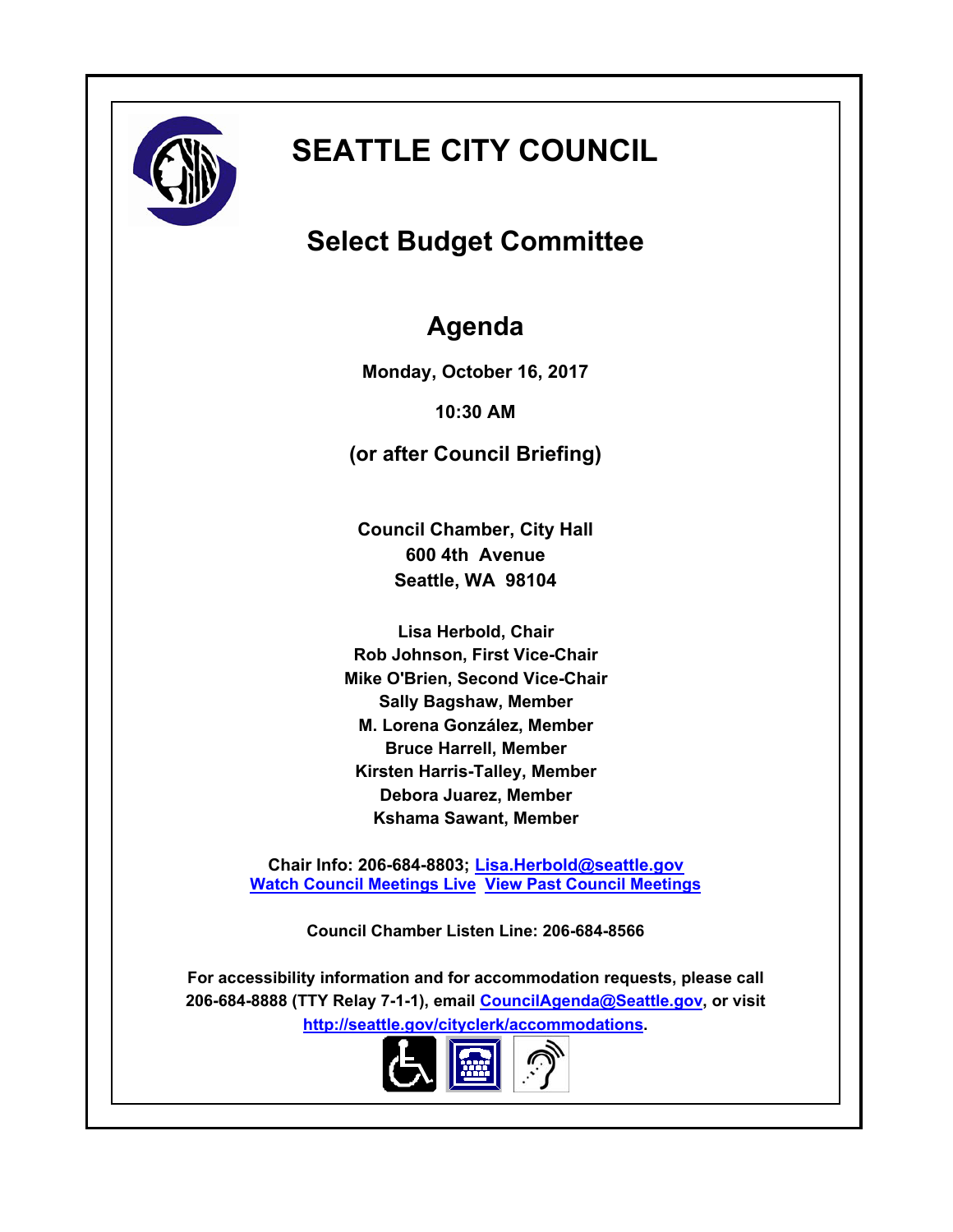# **SEATTLE CITY COUNCIL Select Budget Committee Agenda October 16, 2017 - 10:30 AM (or after Council Briefing)**

# **Meeting Location:**

Council Chamber, City Hall, 600 4th Avenue, Seattle, WA 98104

# **Committee Website:**

http://www.seattle.gov/council/committees/budget

This meeting also constitutes a meeting of the Full Council, provided that the meeting shall be conducted as a committee meeting under the Council Rules and Procedures, and Council action shall be limited to committee business.

*Please Note: Times listed are estimated*

# **BUDGET DELIBERATIONS**

Council Central Staff will present an overview of key changes to the City Department operations and capital budgets, identify issues for possible further examination, and highlight Councilmember requests for revisions to the Mayor's Proposed 2018 Budget.

# **Session I - 10:30 a.m. (or after Council Briefing)**

**A. Call To Order**

### **B. Chair's Report**

*(5 minutes)*

### **C. Public Comment (Part I of II)**

Public Comment may be provided at one of the two sessions. Comments may be about any item listed on the meeting agenda. *(10 minutes)*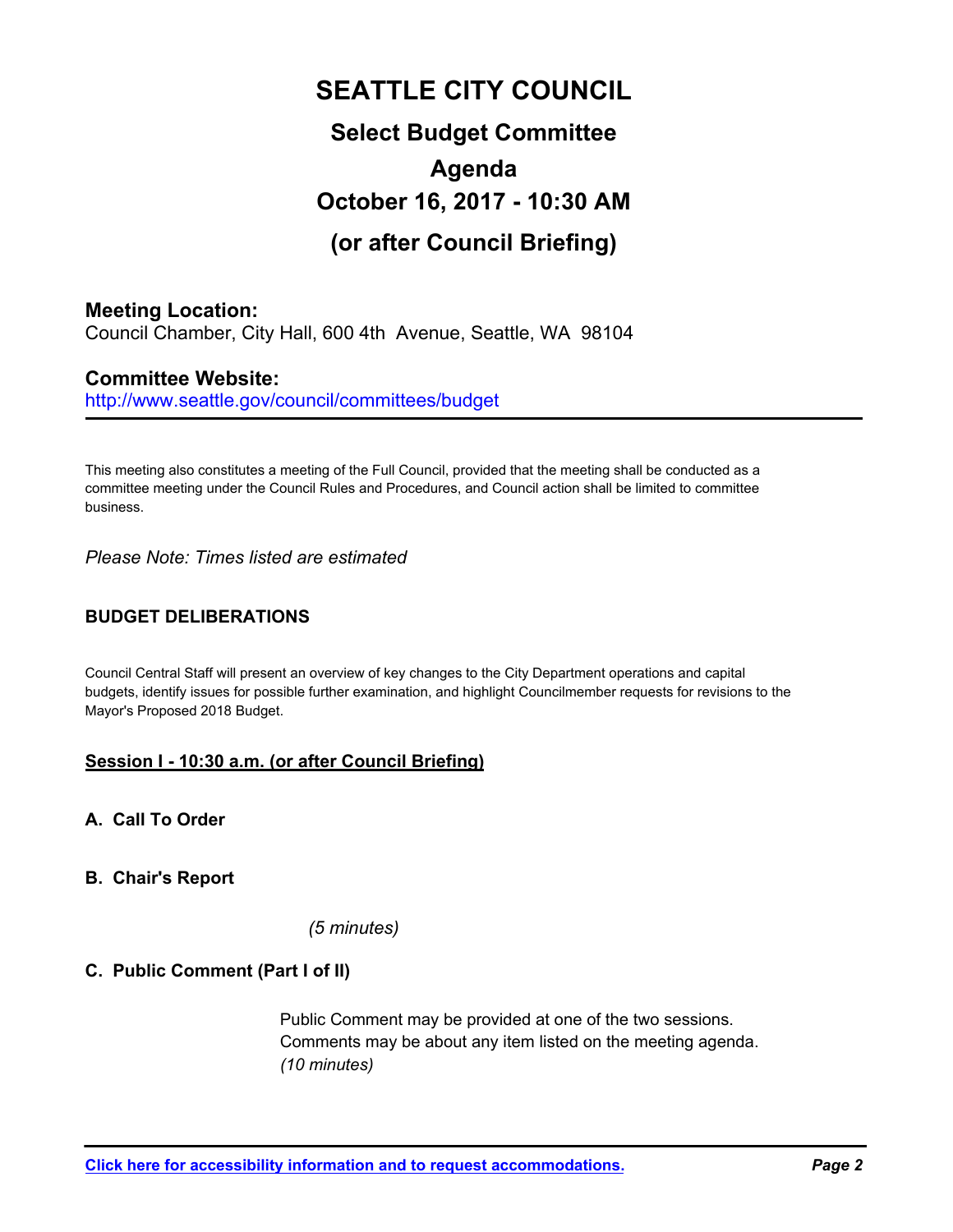#### **D. Items of Business**

#### **1. Seattle Department of Transportation (SDOT) Budget Deliberation**

# *Supporting*

*Documents:* [Central Staff Memo](http://seattle.legistar.com/gateway.aspx?M=F&ID=a8d36901-4777-49e2-b799-3d5ea7130f52.pdf)

### **Briefing and Discussion**

**Presenters:** Calvin Chow, Analyst, and Erik Sund, Budget Coordinator, Council Central Staff

### **Session II - 2:30 p.m. (or after Full Council)**

### **E. Public Comment (Part II of II)**

Public Comment may be provided at one of the two sessions. Comments may be about any item listed on the meeting agenda. *(10 minutes)*

### **F. Items of Business**

# **2. Seattle Public Utilities (SPU) Budget Deliberation**

*Supporting Documents:* [Central Staff Memo](http://seattle.legistar.com/gateway.aspx?M=F&ID=8ff46cc1-14f7-4487-9808-863f83bebaef.pdf)

#### **Briefing and Discussion**

**Presenters:** Peter Lindsay, Analyst, and Erik Sund, Budget Coordinator, Council Central Staff